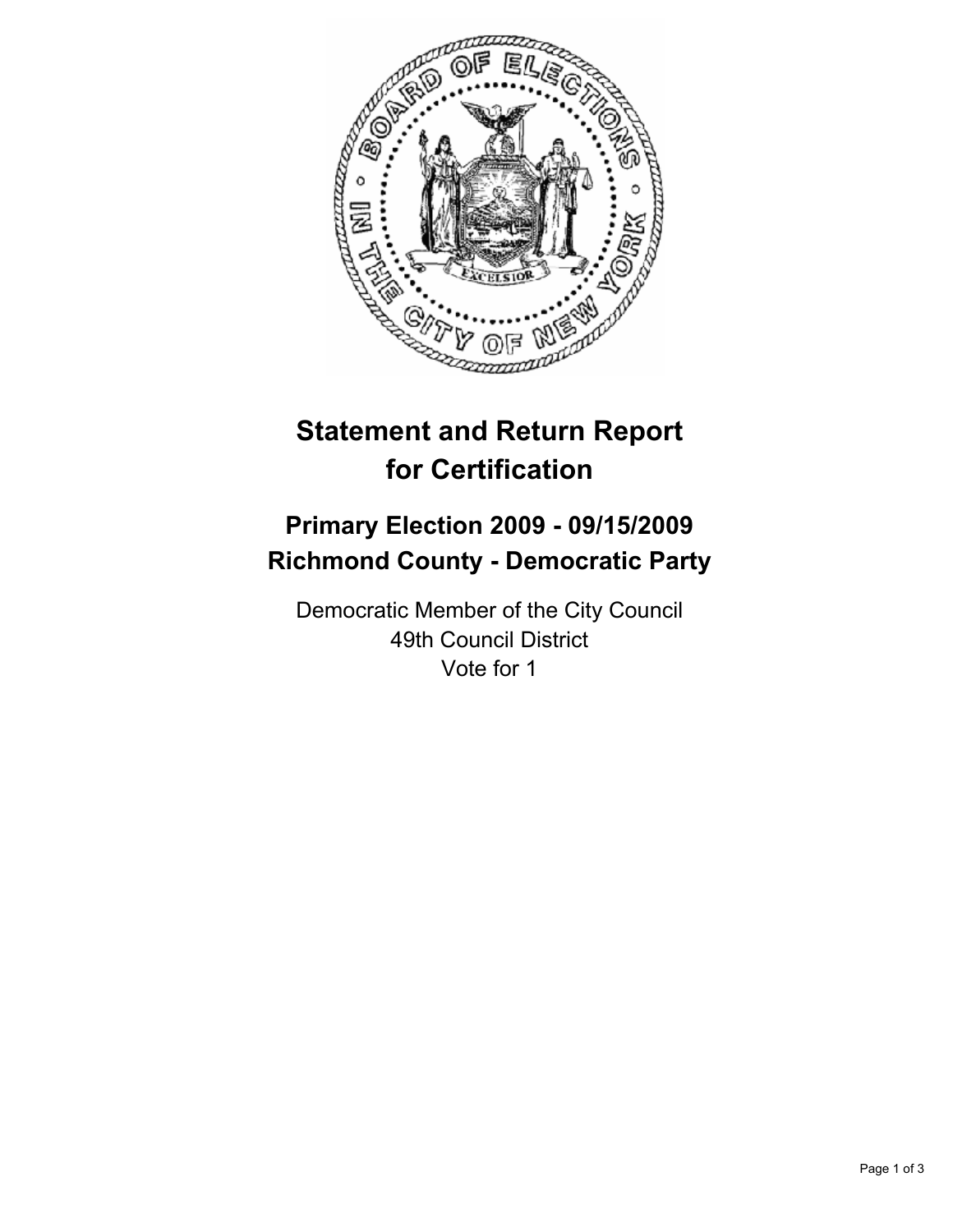

## **Assembly District 60**

| <b>EMERGENCY</b>          | 0   |
|---------------------------|-----|
| ABSENTEE/MILITARY         | 29  |
| AFFIDAVIT                 |     |
| <b>RAJIV S GOWDA</b>      | 32  |
| <b>KENNETH C MITCHELL</b> | 284 |
| DEBORAH L ROSE            | 92  |
| <b>Total Votes</b>        | 408 |

#### **Assembly District 61**

| <b>EMERGENCY</b>          | 14    |
|---------------------------|-------|
| ABSENTEE/MILITARY         | 345   |
| AFFIDAVIT                 | 59    |
| RAJIV S GOWDA             | 367   |
| <b>KENNETH C MITCHELL</b> | 2,877 |
| DEBORAH L ROSE            | 4,164 |
| A DICK (WRITE-IN)         |       |
| JAMES ODDO (WRITE-IN)     |       |
| <b>Total Votes</b>        | 7.410 |

## **Assembly District 63**

| <b>EMERGENCY</b>          |       |
|---------------------------|-------|
| ABSENTEE/MILITARY         | 69    |
| AFFIDAVIT                 | 8     |
| <b>RAJIV S GOWDA</b>      | 141   |
| <b>KENNETH C MITCHELL</b> | 475   |
| DEBORAH L ROSE            | 742   |
| <b>Total Votes</b>        | 1,358 |